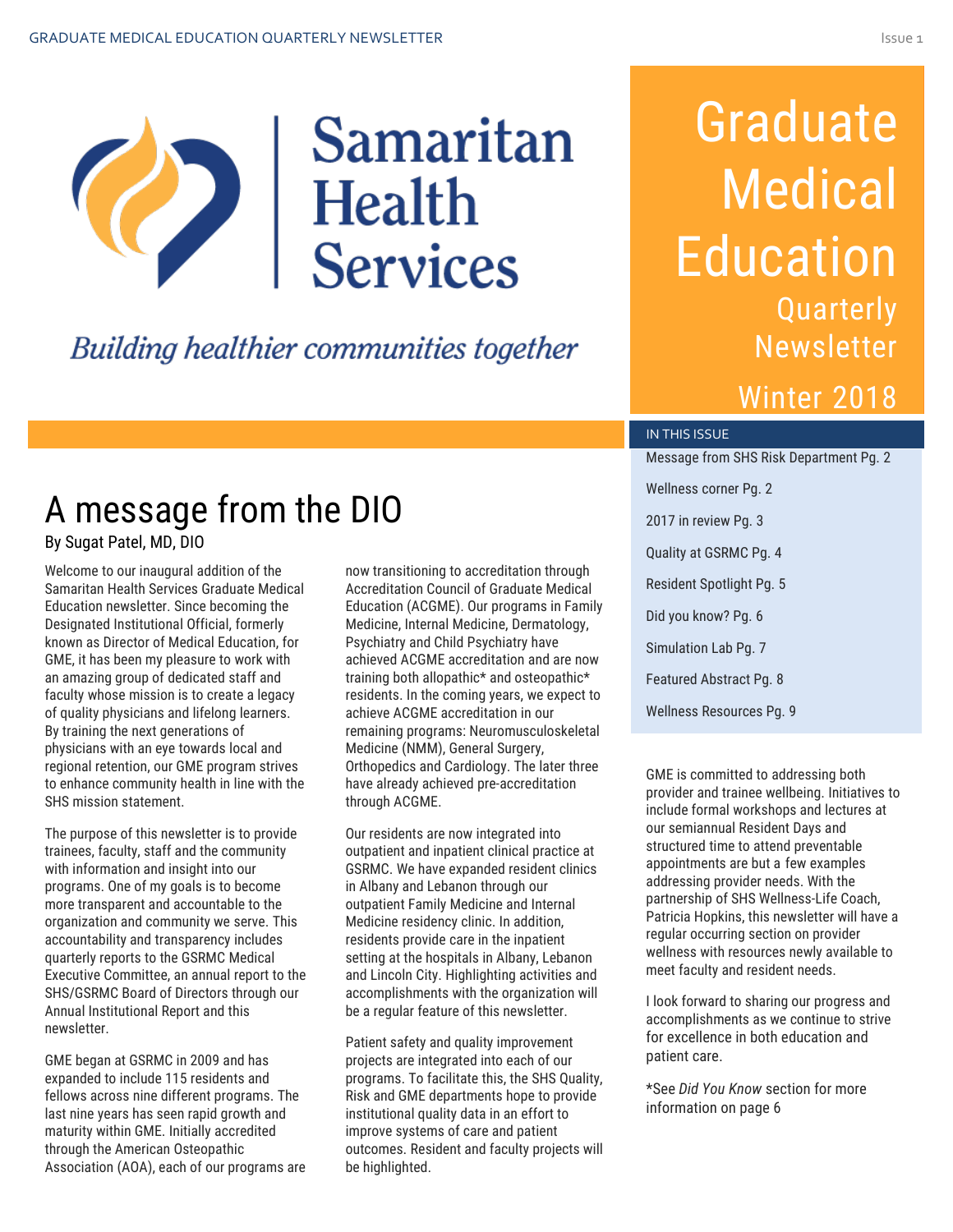### Reporting on the rise… and yes, that's a good thing!

A Message from your SHS Risk Department

By Aimee Lassiter, MS, RN, Clinical Risk Manager; Chii-Hui Peterson, MPH-HA, Manager – Risk & Compliance Operations

SHS has appreciated a 10% increase in incident reporting over the last calendar year with a decrease in total patient days. This is attributed to increased awareness of reporting mechanisms, creation of the resident reporting site and reduced perception of retaliation. Reporting of incidents is one of our primary patient safety strategies. Each report provides an opportunity to recognize and address potential patient safety concerns. SHS Risk is available 24/7 by calling 541-768-4768. Please call us with any questions, any time.



Thank you for all of your efforts in continuing to improve the culture of safety at SHS. Keep up the good work!



### Wellness corner

By Patricia Hopkins, CHES, CWC, CSMC

As a Wellness-Life Coach I work with people who are often struggling with a number of different health issues. Each day I see the toll that poor health takes on a person's body, mind and spirit. I think perhaps the greatest impact of being unhealthy is the effect it has on our ability to feel and express joy which is

something we all deserve to experience in our daily lives.

While not all health problems are preventable through exercise and diet, many of them are. But even with an abundance of resources, fitness apps, cookbooks and activity trackers, many of us still have difficulty taking care of our bodies. We have the information, but in my experience it's the shortage of motivation and a passion for healthy living that really hold people back from achieving optimal well-being. There is great value in good health but I think we underestimate how capable we are of attaining it for ourselves. The belief in the possibility of reaching your overall health goals is first step.

Staying motivated and finding your passion is vital to being successful. One way to accomplish this is to find something you truly enjoy. It may take some experimentation and it will certainly take patience, but in the end you will experience the benefit of succeeding in what you want to achieve. Be persistent and consistent with your plans to become healthier. In the end, the rewards of good health will be limitless.

#### WELLNESS RESOURCES

**Samaritan Employee Assistance Program**: Contact Megan Kinane for details (email below)

**VitalLIFE**: [VITAL Work Life for Physicians](http://shsinsider/sites/other/Physician-Page/Pages/default.aspx)

See page 9 for a full list of wellness resources. For more information, please contact Megan Kinane at [mkinane@samhealth.org](mailto:mkinane@samhealth.org).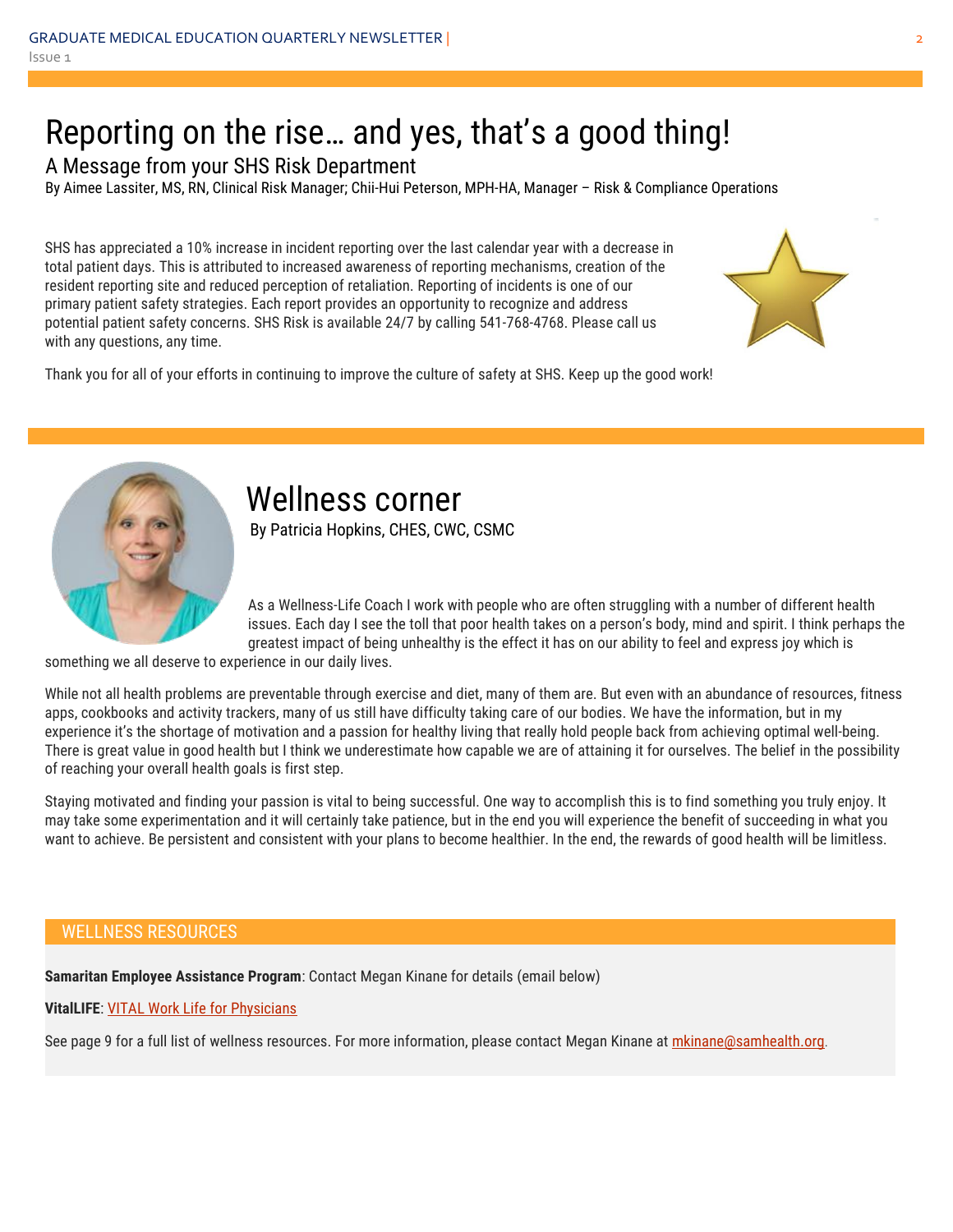### 2017 in review

By Marcus Alderman, MBA, Director of Academic Affairs

Summarizing a year's worth of achievements, challenges overcome and challenges that remain is difficult. Fortunately for GME, there is one word that best describes 2017 and that word is PROUD. It's not a true acronym but outlining phrases to spell the word proud does capture the significance of what occurred in 2017.

Positive performance: One of the highest weighted metrics in GME with respect to performance is first time board certification passage rate. In 2017, all residents who sat for their specialty board exam passed on their first attempt. Currently, all programs are above 90% first time passage rate for all graduates. Another metric we watch closely for not only resident performance but also the program, are specialty specific in-training examinations. These are tests that residents take annually to assess and evaluate how they are performing compared to their peers on a national scale. Our Orthopedic Surgery residency scored above the 65 percentile as a program and many of our other programs are competitive compared to counterparts throughout the country. Lastly, positive performance is also about production. In 2017, 71 projects were in process or initiated. 29 of those projects were quality improvement projects focused on improving outcomes and patient safety.

**Resident driven change**: Late in 2016 we established a Resident Quality Council to focus on identifying potential quality improvement projects and addressing resident concerns. In 2017, the council advanced and implemented two progressive initiatives. The first, a new resident reporting system for sharing unusual occurrences or adverse events. The second, a standardized transition of care tool in EPIC. You will hear more about the tremendous work of this council in future issues.

**Our own**: One of the motivators for creating GME programs at SHS was to address physician shortages through retention of residents after graduation. Historically we have been successful at achieving this goal and 2017 was no different. Three residents took staff positions within the system, one each in Corvallis, Albany and Lebanon. We saw the return of an Orthopedic Surgery resident who completed an Adult Reconstructive fellowship at Wake Forest University. Lastly, three residents went on to take fellowship positions at SHS, two in Cardiology and one in Neuromusculoskeletal Medicine. One of the statistics that we are truly gratified by is our retention statistics within SHS but also the state of Oregon. Since 2011, we have hired 25 residents and fellows and nearly 70% of our graduates who went directly into practice, stayed in Oregon.

**Unification progress**: Dr. Patel mentioned our accreditation transition in the opening and it's important to highlight all the work that this transition has required. In 2014, the American Osteopathic Association (AOA) and the Accreditation Council for Graduate Medical Education (ACGME) decided to unify into a single accreditation system. A five-year window for AOA programs to become accredited under this new system began June 30, 2015 and subsequently closes July 1, 2017. For over two years our programs have been diligently working through this process. In 2017, we went through three inspections for various programs and submitted applications for Cardiology and Child Psychiatry. 2017 was very successful as five programs achieved ACGME accreditation, those being Child Psychiatry, Family Medicine, Internal Medicine as well as our affiliate Dermatology and MOHS Surgery programs at Silver Falls Dermatology. We look forward to further progress in 2018.

**D**istinction and development: There were quite a few advancements made in 2017 but a few deserve greater attention. One being the creation of a simulation training center which you will learn more about later in this issue. In 2017 we had 3 days in which the residents and fellows were pulled from clinical experiences to participate in a full day of educational activities. These days included lectures surrounding wellness, burnout, quality, medical humanities, personal finance as well as activities to improve communication such as TeamSTEPPS. During these educational days, we were fortunate to have nationally recognized speakers in Dr. Jo Shapiro from Brigham and Women's Hospital speak about wellness and peer support as well as Dr. Salvatore Mangione from Jefferson University Hospital.

Thank you to all the residents, fellows, program directors, teaching faculty and staff who made 2017 a tremendous success and one to be proud of. We look forward to what 2018 will bring.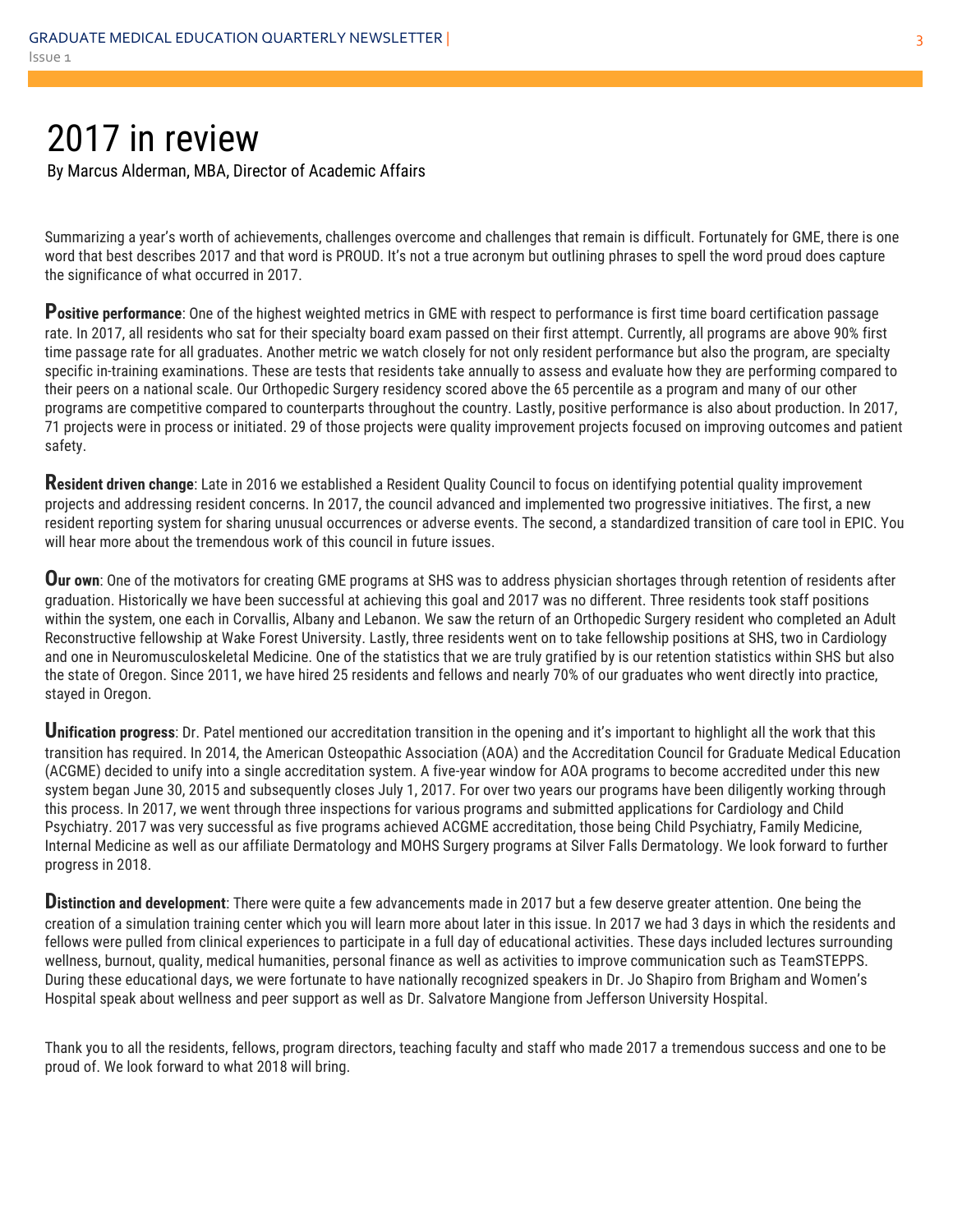#### UPCOMING EVENTS

#### **Resident MATCH**

It's that time of year again. Medical students from all over the world are gearing up to see if they have matched into a residency program – and ideally to their top choice. Stay tuned to read more about MATCH week and who are new class of resident interns will be in the April issue of GME Quarterly.

#### **SHS Research Day**

Please join us on the afternoon of May  $11<sup>th</sup>$ for the first annual SHS Research Day, a poster conference for residents to share their quality improvement projects, research studies, and other scholarly activities. Prizes will be awarded to best poster.

**When**: Friday, May 11 from 3 to 6 p.m. (come when you can)

**Where**: GSRMC (Conference Rooms A, B, Starker and HP)

If you have questions, please email [shsresearch@samhealth.org.](mailto:shsresearch@samhealth.org)

#### RESIDENT REPORTS SINCE GO-LIVE (JULY 2017)

23 Thank you to the Resident Quality Council (RQC), their hard work in developing a resident reporting system for unusual occurrences has had a positive outcome in resident reporting. Stay tuned for more details regarding RQC, their members and all the improvements they are helping our institution develop.

## A glimpse into quality at GSRMC

By Pamela Aronson, RN, MBA, CPHQ

The Quality Resources Department at GSRMC represents an abundance of resources focused on supporting patient safety and improving the care provided to our patients. Supported by registered nurses and other staff with years of experience in a variety of clinical areas, this department collects, analyzes and reports clinical data to a variety of entities.

Two RNs in the department harvest cardiac services data for submission to the Society for Thoracic Surgery (STS) registry, the National Cardiac Data Registry (NCDR), and the Cardiac Arrest Registry to Enhance Survival (CARES). Two more RNs collect and submit information related to the care of patients experiencing stroke symptoms into the American Heart Association's Get-With-The-Guidelines registry for all five SHS hospital sites. Recently, Good Samaritan Medical Center contracted with the American College of Emergency Physicians' (ACEP) to begin collecting and reporting details related to emergency room services into their Clinical Emergency Data Registry (CEDR). Our department includes two Infection Prevention nurses, charged with collecting and submitting information respective to infectious diseases and healthcare-acquired infections to the National Healthcare Safety Network (NHSN), along with providing consultation and guidance to providers and nurses caring for patients.

In addition to these registries, the Quality Resources Department reports data to the Centers for Medicare and Medicaid Services (CMS) under the Hospital Inpatient Quality Reporting Program. Included in these measures is information regarding compliance with established clinical guidelines and outcomes associated with common diagnoses and procedures. CMS rates our hospital performance in comparison with other hospitals and bases hospital payment on how well we conform to standards. Our Patient Experience

Coordinator is responsible for working with hospital staff to facilitate timely resolution of patient and family concerns and complaints and monitoring patient satisfaction through the Hospital Consumer Assessment of Healthcare Providers and Systems (HCAHPS) survey results.

Finally, Quality Resources facilitates a number of hospital committees designed to support and manage patient safety and quality, including the hospital Quality Improvement Committee, Patient Safety and Medication Management Committee, Stroke Committee, Code 99 Committee, and Sepsis Task Force. Resident participation in these committees is welcome.

As shepherds to a mountain of data and information, the Quality Resources Department is also a valuable resource for the GME program. One of our goals is to support YOU on your journey to fulfill program requirements, particularly those involving projects related to patient safety and quality!

#### DO YOU NEED TO REPORT AN OCCURANCE?

[Resident Unusual Occurrence Report](http://shsinsider/sites/other/Physician-Page/Pages/default.aspx) \*Under "Additional Resources"

[Unusual Occurrence Report](http://shsinsider/sites/departments/Risk-Management/UOR%20Entry/Forms/AllItems.aspx)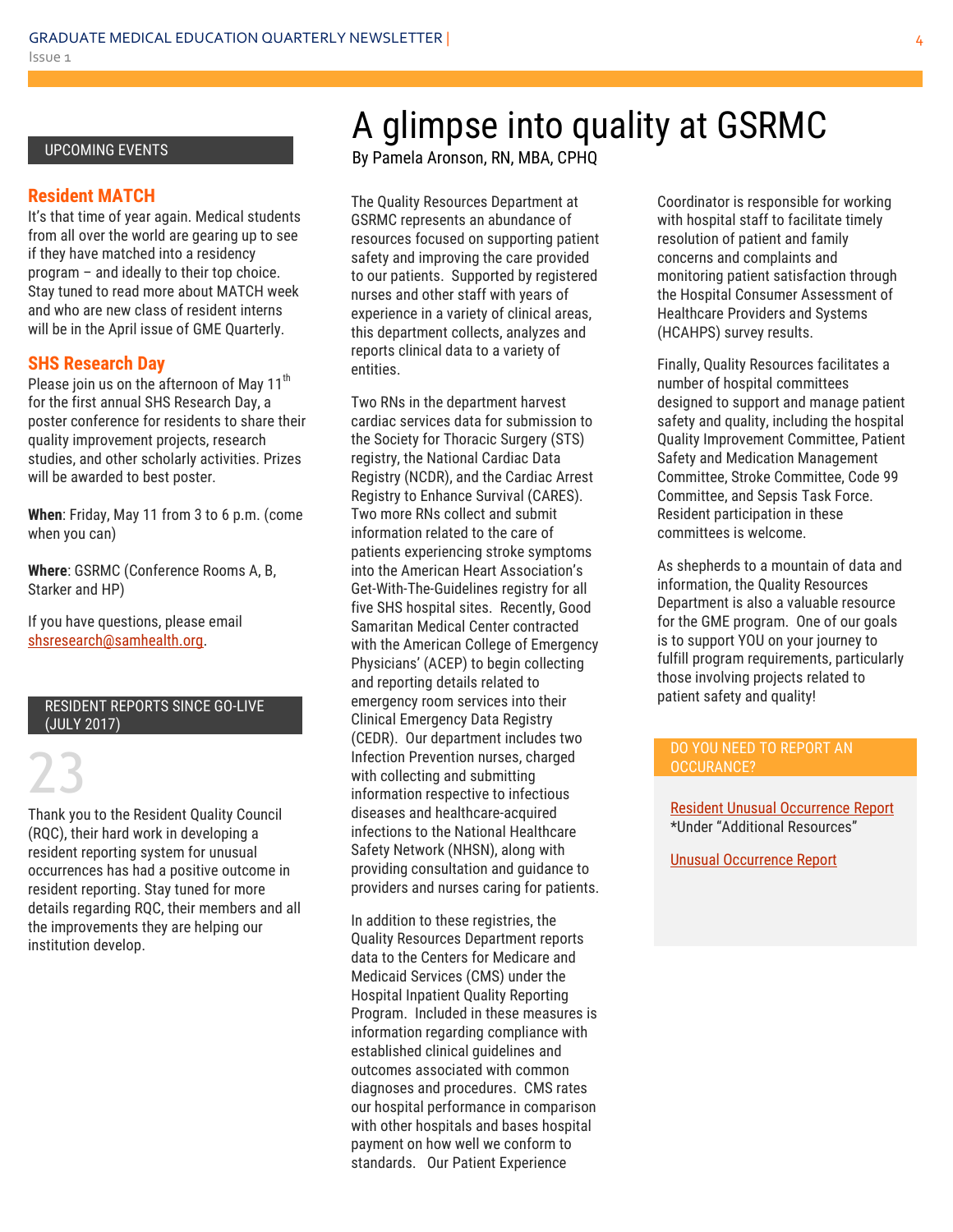## Resident spotlight Sally Mangum, PhD, DO

**Name:** Sally Jane Mangum **Program:** Internal Medicine, PGY2 **Hometown:** Fairbanks, Alaska **Medical School:** Pacific Northwest University of Health Sciences

Dr. Mangum was nominated by her Internal Medicine team due to the dedication she exhibits among training, community, research and patient care.

Dr. Mangum has been published on the Northwest Osteopathic Medical Foundation website and will be the January facilitator on "Food as Medicine." Please take time to check out Dr. Mangum's work and be sure to check back for future publications: **Food as** [Medicine](https://www.nwosteo.org/food-as-medicine-part-i-in-a-series/)

In addition, Dr. Mangum completed a research project, *Prevalence of Acute Coronary Syndrome and Predictive Values of Cardiac Stress Testing at a Community Hospital Emergency Department,* which was presented at the American College of Physicians (ACP) conference in October 2017. Dr. Mangum's abstract can be viewed on page 8 as this issues "Featured Abstract" and you can view her poster at the Samaritan Research Poster day on May 11 (see page 4 for details).

**Family Life:** My husband is from Fairbanks too, we met there. He prefers 60 below winters over the Oregon rain. We got married during spring break of my first year of medical school. Our first daughter was born during my fourth year of medical school and our second was born the third week of my intern year. We are expecting our third baby in August.

#### **What did you do prior to medical school?**

I worked for the USDA analyzing molecular compounds in wild berries and their health benefits. My interest in medicine stems from my background in biochemistry, a desire to better understand human physiology, and my passion for health. Plus, column chromatography gets really boring after a while.

#### **What is your favorite hobby?**

I used to have hobbies like yoga and cross country skiing before I had kids, now I mostly go home and change a lot of diapers. I try to get my kids out for hikes when possible and I also like to cook with them.

#### **Do you have any advice for current and/or future medical students?**

This is hard to answer because medical training is so different for everyone and I don't think there's anything I can say that will make the experience magical for anyone. I find the idea of work-life balance unsatisfying because for me life is a constant evolution. I'd say the most important thing is making sure you get what you need out of experiences during your training that will help you to grow into the type of physician that you want to be. Medical school and residency can be draining so be nice to each other and give yourself a break from time to time. Also, please reach out if you are struggling.

#### **What is on your wish list for the next 10 years?**

I'm looking forward to moving back to Fairbanks after residency and providing primary care to my community. My dream is to build a relationship-based practice and make a difference in my patients' lives through preventative medicine and health promotion.

*"I'd say the most important thing is making sure you get what you need out of experiences during your training that will help you to grow into the type of physician that you want to be"*



#### To Nominate a Resident

Please send all resident nominations to Megan Kinane at [mkinane@samhealth.org](mailto:mkinane@samhealth.org)

Please include the following: Subject line: Resident Nomination Include reason for nomination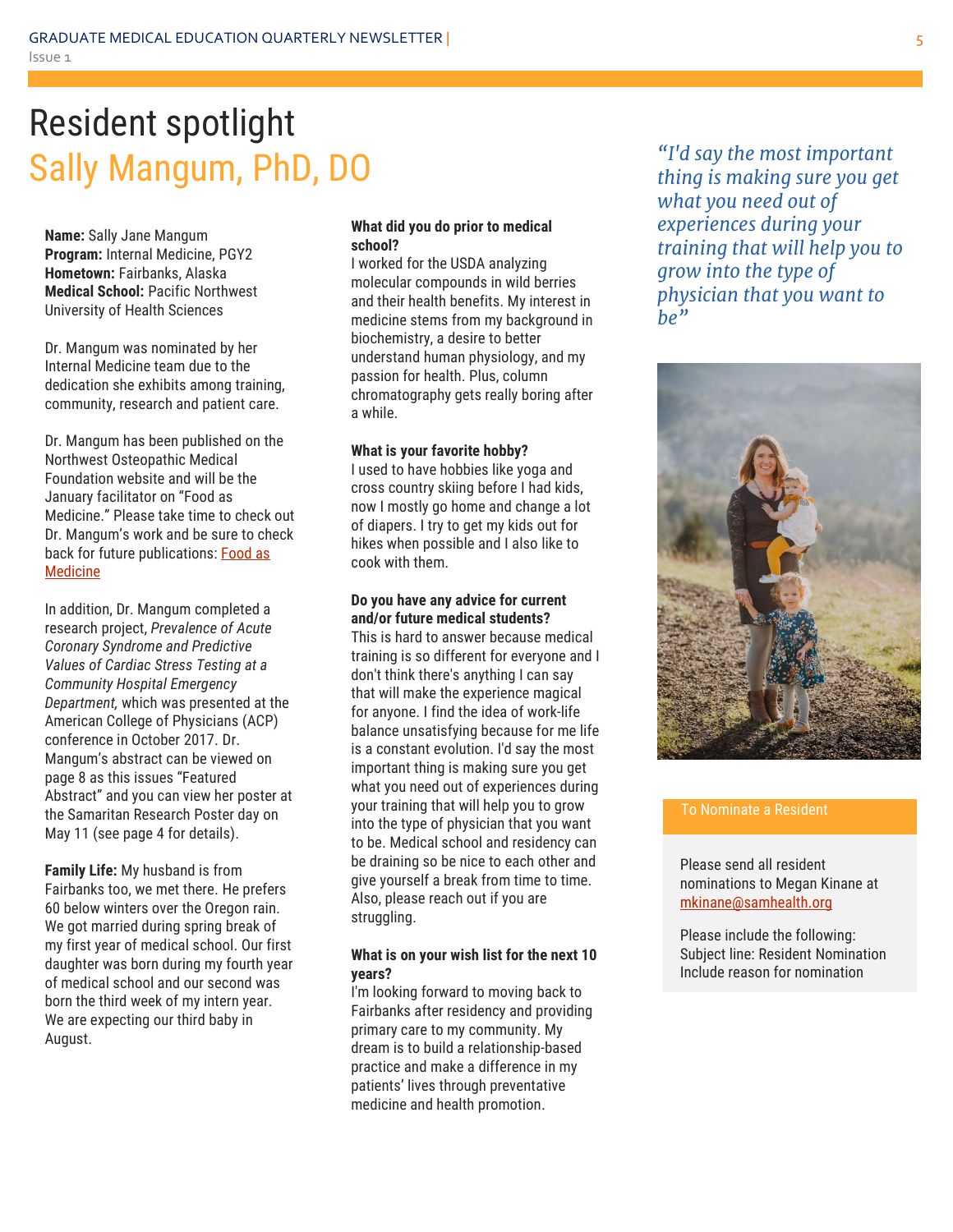### Did you know? There are two kinds of physicians: Allopathic (MD) and Osteopathic (DO)

The lines separating Medical Doctors (MD) and Doctors of Osteopathy (DO) are fading away into today's world of medicine as medical education becomes more standardized. One recurrent question that is frequently asked surrounds the difference between an MD and a DO. In summary, they have significant similarities and few differences.

The main difference is that DOs have focused training throughout their four years of medical school learning Osteopathic Manipulative [Treatment \(OMT\).](http://www.osteopathic.org/osteopathic-health/treatment/Pages/default.aspx) OMT is a hands-on therapy used to diagnose, treat, and prevent illness or injury.

Today, more and more MDs and DOs are integrated into residency programs together and work side by side in practice; sharing their unique set of knowledge and treatment with one another.

| <b>Topic</b>                                  | <b>MD</b>                                                                        | D <sub>0</sub>                                                                                                                     |
|-----------------------------------------------|----------------------------------------------------------------------------------|------------------------------------------------------------------------------------------------------------------------------------|
| <b>Definition</b>                             | <b>Medical Doctor</b>                                                            | Doctor of Osteopathic Medicine                                                                                                     |
| <b>Education</b>                              | Four years undergraduate at college or university                                |                                                                                                                                    |
| <b>Standardized admissions</b><br>examination | Medical College Admissions Test (MCAT)                                           |                                                                                                                                    |
| <b>Medical School</b>                         | Four years at a medical school                                                   | Four years at an osteopathic medical school.<br>This includes 200 additional hours of<br>osteopathic manipulative treatment (OMT). |
| <b>Residency</b>                              | 3 to 7 years at an ACGME accredited<br>program                                   | 3 to 7 years at an ACGME or AOA accredited<br>program                                                                              |
| <b>Specialties</b>                            | Both MD and DO can go into the same specialty fields (surgery, orthopedic, etc.) |                                                                                                                                    |
| <b>Licensing exam</b>                         | <b>USMLE</b> required                                                            | COMLEX required; USMLE optional (DO<br>students often do both)                                                                     |
| <b>Board Certification</b>                    | Allopathic medical specialty board<br>(i.e. ABMS)                                | Either osteopathic or allopathic medical<br>specialty boards depending on residency<br>accreditation                               |
| <b>Practice</b>                               | No difference                                                                    |                                                                                                                                    |
| <b>Medical Prescribing rights</b>             | No difference                                                                    |                                                                                                                                    |

 $^1$  By the year 2020, all residency programs will be accredited by ACGME

 $\overline{a}$ 

**Send a topic idea**

Is there something you've been curious about? Send your recommends for Did You Know? to mkinane@samhealth.org.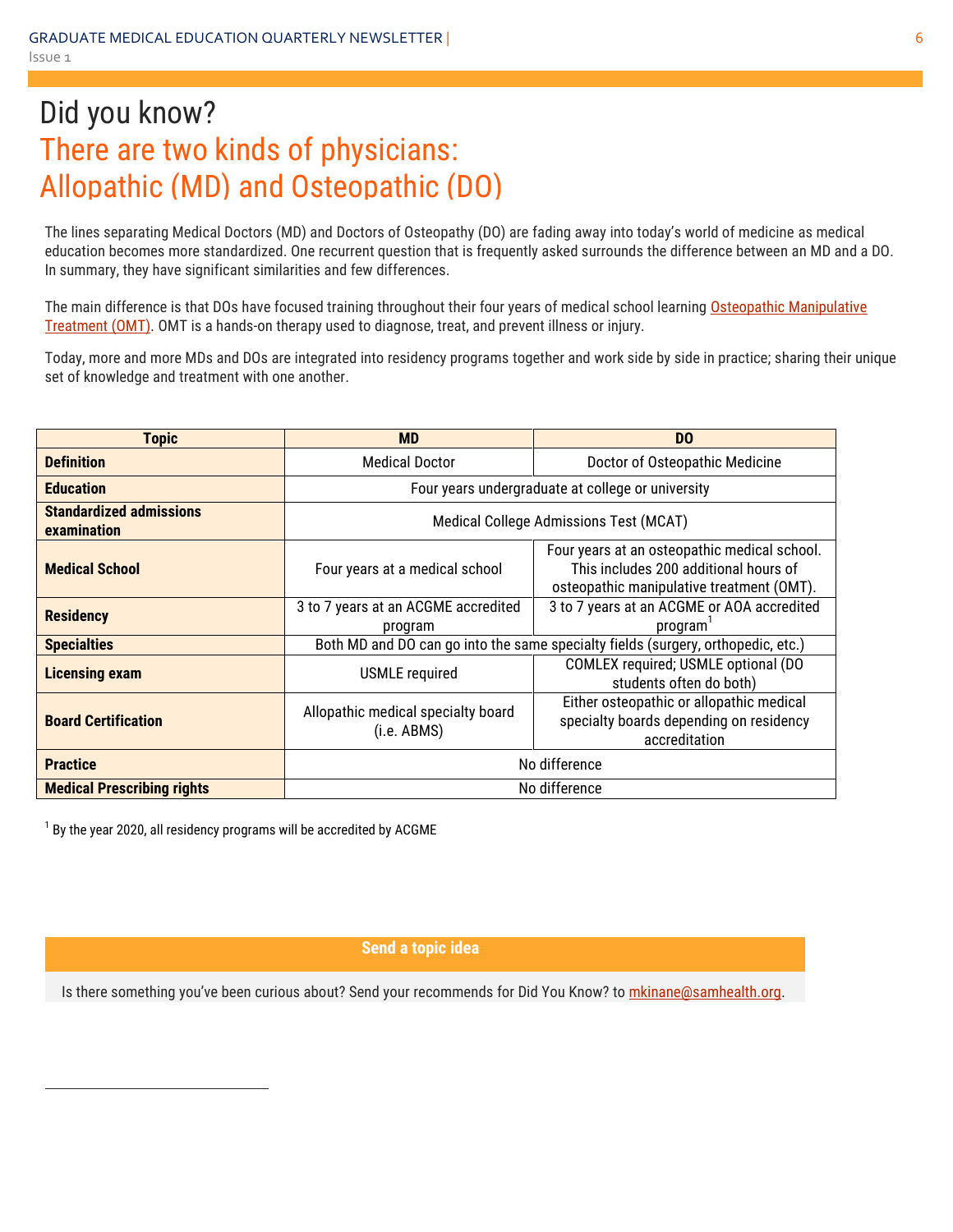## First anatomy lab takes place at SHS SIM lab

By Megan Kinane and Sam Bartholomew

With the grand opening of the Samaritan Simulation (SIM) lab on December 14, 2017, the orthopedic residency program jumped at the bit to test out the newly acquired education space. On December 15, 2017, the orthopedic surgery program, along with orthopedic trauma surgeons from Legacy Health, put on a lecture and anatomy lab series on proximal tibia and distal tibia factures for our orthopedic surgery residents.

This six-hour event included lectures by three orthopedic trauma surgeons from Legacy Health System: Drs. Amer Mirza, Corey Vande Zandschulp, Richard Gellman, and Samaritan's own orthopedic trauma surgeon and Associate Program Director for the orthopedic residency program, Dr. Jacqueline Krumrey. The lectures addressed the various treatments of proximal tibia and distal tibia factures.

Following the lecture series, residents applied the newly learned techniques and practiced through hands-on experience in the lab. "These labs provide an invaluable experience for residents to hone their operative skills and pick up pearls from various faculty members," said Krumrey. Having a SIM lab offers our residents and faculty members a good learning environment to practice skills in similar situations they would encounter with patients. "The new SIM lab is great because it provides both lab and lecture space without requiring travel outside of Corvallis. It's also flexible enough to accommodate all the different medical specialty needs. I could see offering instructional courses for other healthcare professionals or even OSU students," Krumrey shared.

Currently the SIM lab is in the beginning phases of development. With help from an Auxiliary grant, GME made its first official SIM lab purchase, a Fundamentals of Arthroscopic Surgery Training (FAST) system. "This system will allow our residents to acquire and master their surgical knot tying techniques and psychomotor skills which are essential in arthroscopic surgery. We hope this is one of the many opportunities where the SIM lab will assist residents from all programs, giving them the ability to obtain and master skills needing copious amounts of repetition. The SIM lab will serve as a place to discover new skills, review those previously learned, and prepare for clinical delivery," states orthopedic surgeon, Dr. Donald Pennington, who serves as Chair of the SIM Lab Committee.

Be sure to check out the upcoming issues of GME Quarterly to follow the developments taking place at the Samaritan SIM Lab.

For more information on how you can help contribute to this exciting new development, or if you would like to utilize the SIM lab space, please contact Morgan Baldwin, SIM Lab Coordinator, at 541-768-4914 or [mbaldwin@samhealth.org](mailto:mbaldwin@samhealth.org).

*"We are lucky to have skilled orthopedic trauma surgeons in Portland who are willing to give up a Friday to come teach our residents…"*

Jacqueline Krumrey, MD

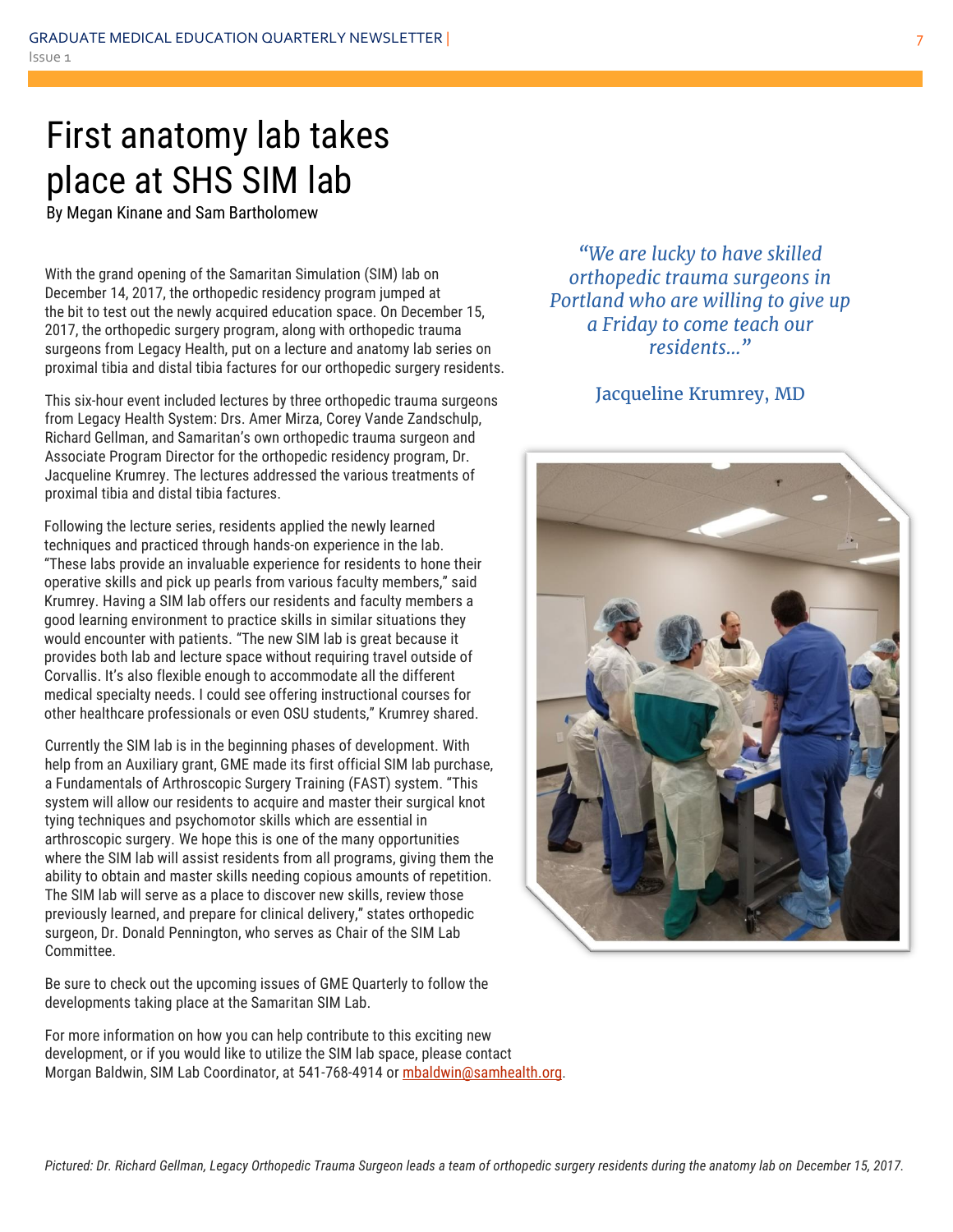### Featured Abstract

### **Prevalence of Acute Coronary Syndrome and Predictive Values of Cardiac Stress Testing at a Community Hospital Emergency Department**

SJ Mangum, RD Pham, OR Pipitone, and JF Greenblatt

Acute coronary syndrome (ACS) encompasses the diagnoses of ST-elevation myocardial infarction, non-ST elevation myocardial infarction, and unstable angina. Over eight million visits to emergency departments (ED) occur annually in the United States for chest pain, with approximately 25% culminating in ACS diagnoses. Providing quality health care involves adapting therapeutic decisions to the local prevalence of disease and defining the performance of frequently used diagnostic tests in a local context. We aimed to establish the prevalence of ACS in patients with a chief complaint of chest pain presenting to the Good Samaritan Regional Medical Center (GSRMC) ED, and to provide positive and negative predictive values (PPV, NPV) for non-invasive cardiac stress tests for these patients. Using EPIC, our electronic health record, we conducted a retrospective cohort study that identified 1,795 patients over 18 years of age who presented to the GSRMC ED with a chief complaint of chest pain in 2016. Of those, 258 (14%) were diagnosed with ACS. The majority of those diagnosed with ACS (81%) were diagnosed on the same day as their ED encounter; 15% were diagnosed within six weeks, and 5% were diagnosed more than six weeks after their initial presentation. Using published sensitivity and specificity levels we then estimated the community-specific average PPV and NPV for exercise stress electrocardiogram (35%, 91%), exercise stress echocardiogram (45%, 96%), pharmacologic stress echocardiogram (56%, 96%), exercise stress Myoview (41%, 96%), pharmacologic stress Myoview (49%, 98%), and coronary computed tomography angiogram (45%, 99%). Results of this study suggest that the prevalence of ACS in 2016 for the population served by the GSRMC ED was less than the previously reported national average. Furthermore, understanding the estimated PPV and NPV of commonly ordered non-invasive diagnostic tests will help our clinicians guide therapeutic decisions and provide the best possible quality of care to our local population.

Featured Authors:

Sally Mangum, D.O – Internal Medicine Resident, PGY-3 Richard Pham, D.O – Internal Medicine Resident, Graduate 2017 Jesse Greenblatt, M.D. – Academic Hospitalist, Good Samaritan Regional Medical Center Olivia Pipitone, MPH – SHS Bio-Statistician